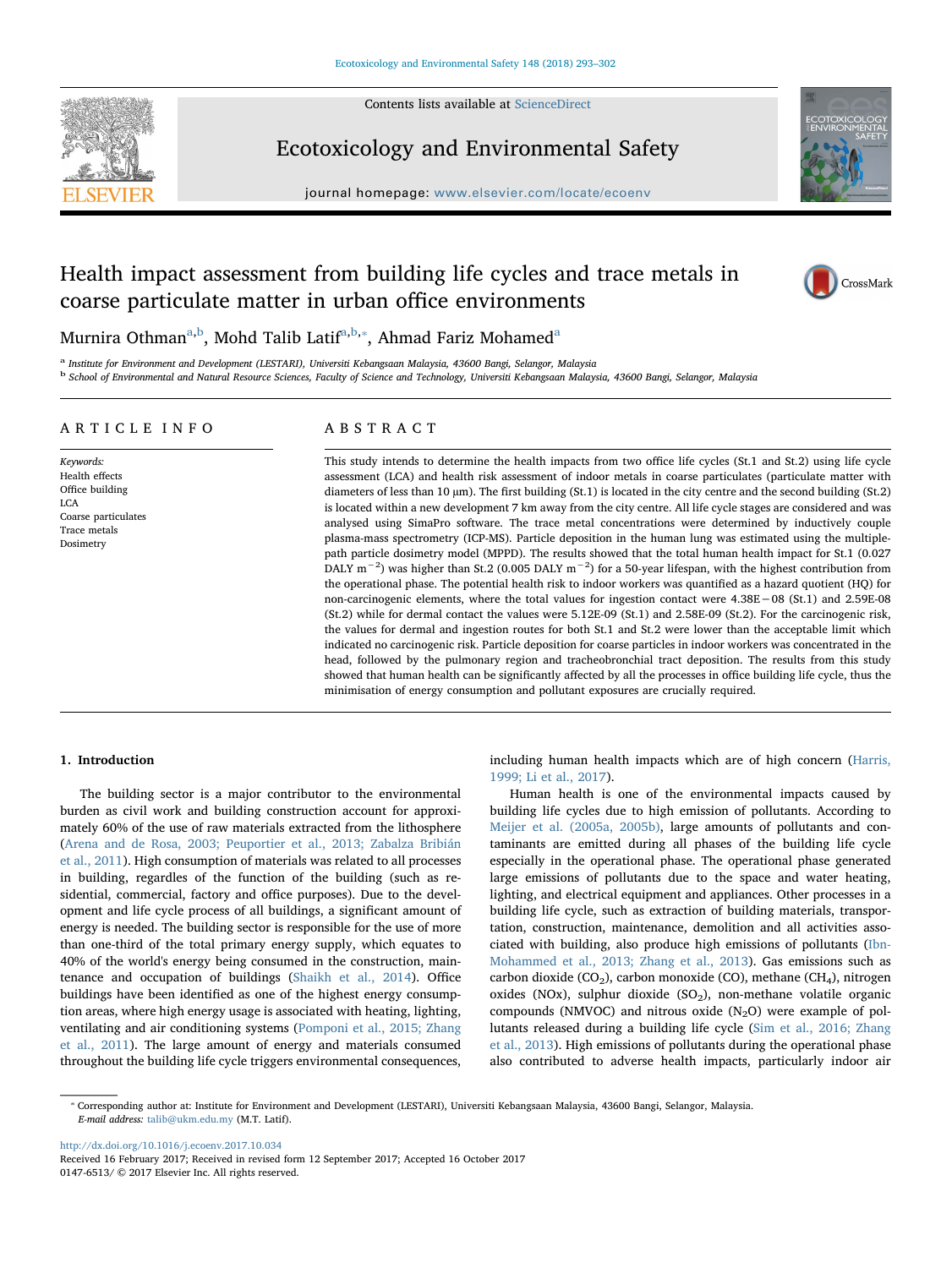quality. A study by [Meijer et al. \(2005a, 2005b\)](#page--1-4) had found that radon and gamma-radiating elements were the major contributor to human health damage due to indoor exposure from building materials emissions. [Collinge et al. \(2013\)](#page--1-7) studied the human health impacts by integrating indoor environmental quality with LCA and found a higher indoor cancer toxicology impact and respiratory effects compared to outdoor.

The most studied pollutant, which has the impact on human health in the indoor environment, is particulate matter (PM). Coarse and fine PM can cause adverse health impacts due to its size, as it can simply penetrate into the respiratory system and become reactive because of the large surface area of the lung [\(Betha et al., 2014\)](#page--1-8). Among other chemical components of PM, trace elements contributed to higher potential health effects where high carcinogenic elements were determined in PM in various areas including a food stall ([See and](#page--1-9) [Balasubramanian, 2006\)](#page--1-9), a workshop ([Fang et al., 2013\)](#page--1-10), a restaurant ([Taner et al., 2013](#page--1-11)), a school [\(Mohamad et al., 2016\)](#page--1-12) and an office ([Othman et al., 2016\)](#page--1-13). According to [Huang et al. \(2016\)](#page--1-14), the severity of health effects produced by trace metals in PM is dependent on their total content, their bioavailability, their relative toxicity and factors related to inhalation exposure. Moreover, other routes of trace metal exposure such as dermal and ingestion were also important, where a study by [Fang et al. \(2013\)](#page--1-10) had found that the highest exposure of trace metals was through ingestion followed by dermal and inhalation routes. All of the routes of trace metal exposure are important, especially for people who living in urban areas where airborne particulates can easily enter food and drink and fallout onto skin during indoor and outdoor activities ([Hu et al., 2012\)](#page--1-15).

A study by [Fisk et al. \(2011\)](#page--1-16) found that improving indoor air quality can increase office worker work performance, reduce sick building syndrome, reduce absence, and improved the thermal comfort of workers. Thus, this study aims to investigate the human heath impact from office building life cycles and to determine the health risk of indoor workers for trace metals exposure from  $PM_{10}$  via dermal and ingestion exposure. The deposition fraction of inhalable coarse particles was also determined in the human respiratory system using a human airway deposition model (multiple-path particle dosimetry model, MPPD).

#### 2. Methodology

#### 2.1. Study area

Seremban city, located in Negeri Sembilan in the middle of the west coast of Peninsular Malaysia, is an urbanized and industrialized city which historically developed from a tin-mining activity. Seremban city has seen the development of industrial, commercial and residential areas, and is also affected by the high commercialisation of Kuala Lumpur city. As Seremban city is located in a very strategic location, there are tourism and national projects that were developed in this area such as the Formula One Circuit, an International Airport and a commuter rail service which connects people from Kuala Lumpur city to Seremban city.

Two office buildings located in Seremban city, Negeri Sembilan, Malaysia were studied. The first building (St.1) is located in the centre of the city and the second building (St.2) is located within a new development area which is 7 km away from the city centre [\(Fig. 1](#page--1-17)). Both buildings are located next to busy roads, recreational areas and shopping lots. These buildings are used for office purposes; their occupied hours are from 7.30 a.m. to 6.00 p.m. The two studied buildings were chosen because of the availability of various data such as the buildings' technical drawings and electrical bills. The daily indoor temperatures and relative humidity of St.1 and St.2 range from 23.9 to 26.6 °C and from 64.2% to 73.1%, respectively. The average outdoor ambient air temperature in the city is 27.6 °C and the relative humidity is 74.5%. The studied buildings are both ventilated using air conditioning

systems, and energy equipment such as lighting is manually operated. The characteristics of the studied buildings are listed in Table S1. Two office building life cycles, which have similar crucial structural characteristics, were selected for human health impacts comparative analyses with different background areas. The two buildings can be compared to a certain extent based on the similarities of the buildings characteristics [\(Mao et al., 2013\)](#page--1-18). The locations of the studied buildings, in urban and suburban areas with high traffic volume, are the main interest to investigate the impacts of building life cycle and urban environment towards human health, in reference to Malaysian climatic condition.

Generalizability theory (GT) was applied to evaluate the reliability of the number of  $PM_{10}$  sampling days and number of studied buildings for trace metal concentrations. The GT test was performed as followed [Heitman et al. \(2009\)](#page--1-19) where the variance components were computed for sampling stations, sampling days and interaction between the number of sampling days and sampling stations. The results showed that the number of sampling days ( $n=48$ ) in the two studied buildings had both a G coefficient and an absolute coefficient of 0.85–0.94, which is higher than acceptable value (G and  $\phi$  coefficient  $> 0.80$ ). As reported by [Llabre et al. \(1988\),](#page--1-20) G coefficients higher than 0.80 will ensure the generalizability and reliability of the measurements.

#### 2.2. Human health impact of office building

The LCA analysis was performed according to the LCA methodology with ISO standard 14040 and ISO 14044 as reference ([ISO, 2006a,](#page--1-21) [2006b\)](#page--1-21). There are four main steps in an LCA study: goal and scope definition; life cycle inventory; life cycle impact assessment; and the interpretation of the results. All the elements in each step are described below:

#### 2.2.1. Goal and scope definition

In defining the goal and scope, the aim and purpose of the study needs to be clarified. [Monahan and Powell \(2011\)](#page--1-22) also stated that it is important to define the scope of the study, functional unit and the system boundary with details on how environmental burdens will be allocated. The goal and scope of this study is to determine the human health impact of an office building's life cycle in order to have a clear understanding of how each phase of a building's life cycle contributes to human health. This study adopts the functional unit as one square metre of the gross floor area of the buildings  $(m<sup>2</sup>)$  over the building's lifespan. The service lifespans of the studied buildings were estimated at 50 years, as followed by previous studies [\(Asdrubali et al., 2013;](#page--1-23) [Cuéllar-Franca and Azapagic, 2012; Dodoo and Gustavsson, 2013; You](#page--1-23) [et al., 2011; Zhang et al., 2006\)](#page--1-23). Using this functional unit makes the comparison between buildings of different sizes more feasible. The system boundary in this study includes all phases in the building life cycle, starting from raw material extraction and production, transportation of building materials to the site, construction, operation, maintenance and end of life of the building which is demolition phase. The input parameters include the amount of building materials [\(Table 1](#page--1-24)), energy and electricity, transportation, indoor  $PM_{10}$  concentration and office equipment usage during the operational phase.

#### 2.2.2. Inventory data and modelling

The inventory data for material extraction and production, transportation and replacement were extracted from the Ecoinvent Version 3 database (Ecoinvent, Switzerland). Moreover, the obtained data was cross-referenced with the unit process in the widely-used database Ecoinvent in order to achieve a transparent and comparable analysis as recommended by [Asdrubali et al. \(2013\).](#page--1-23) To achieve feasibility of the life cycle inventory in this study, standardization in choosing data was applied where only global data (GLO) from the Ecoinvent database was chosen. The types of GLO data in the Ecoinvent database represent average activities that are valid for all countries worldwide [\(Ecoinvent,](#page--1-25)